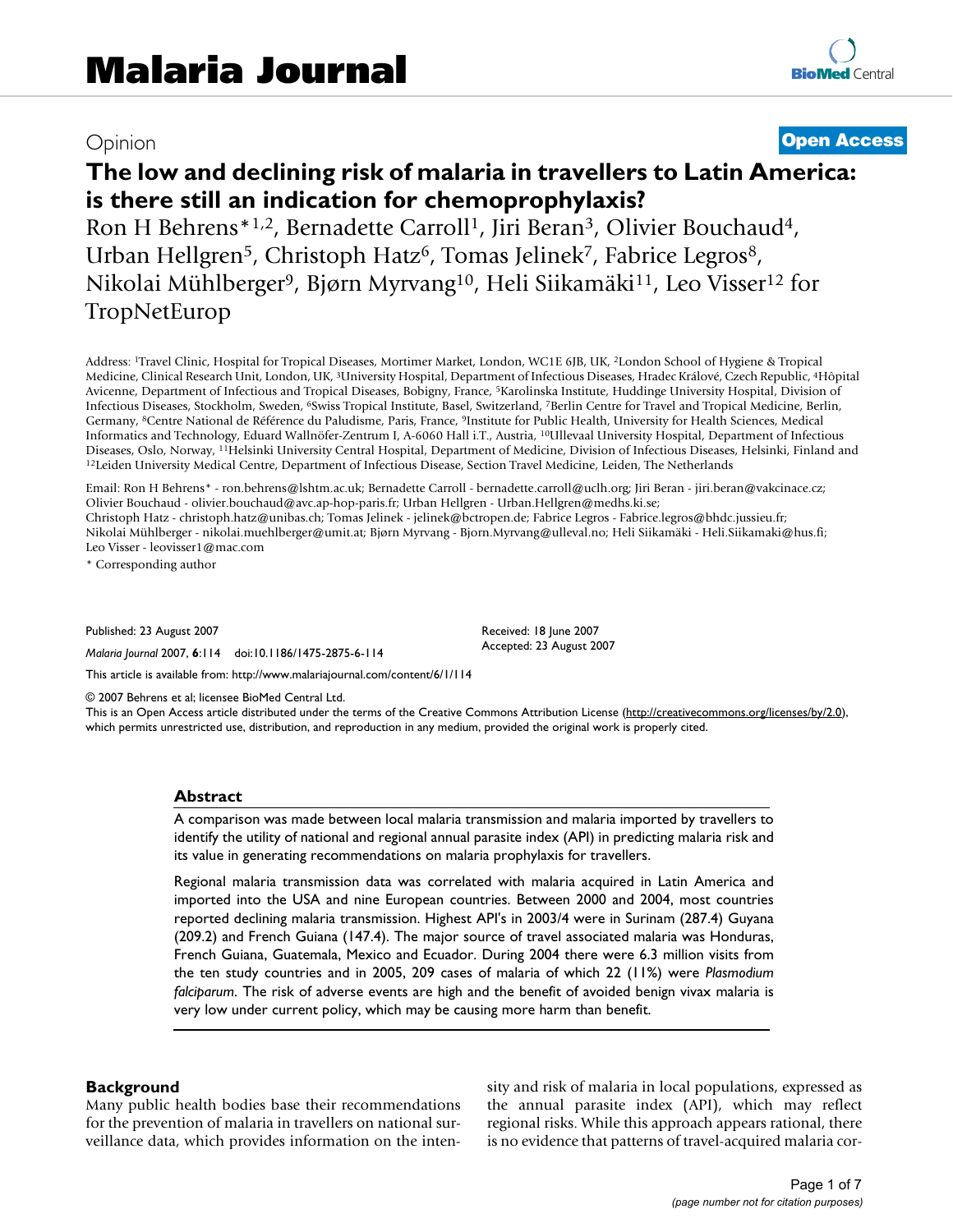relate with transmission intensity among indigenous populations. Recommendations on prophylaxis for travellers need to balance the threat of malaria, including falciparum malaria, and the risk of a fatal outcome, against the potential toxicity of chemoprophylaxis, a risk which is not relevant to populations living in endemic regions. Rombo called into question the use of API to estimate the risk of travellers acquiring malaria [1]. Highlighting the disparity between native and traveller's vulnerability and exposure to infection he has emphasized the need to consider prophylaxis toxicity when prescribing for travel to low risk malaria regions.

Providing appropriate malaria prophylaxis advice for travellers visiting countries in Central and South America can be complex and challenging, particularly when the journey involves many regions or countries where multiple parasite species are present.

This study was set up to review rates of malaria transmission within Central and South American countries and to compare these with patterns of imported malaria among European and US travellers returned from endemic countries. The aim of the study was to try and identify whether transmission within a country reflects malaria transmission among travellers and to examine the usefulness of API in predicting travellers' risk and its value as a basis for recommendations of malaria prophylaxis.

# **Methods**

The local population risk is based on reports from the Pan American Health Organization (PAHO) Regional Office of the World Health Organization with information on API provided by countries within the region[2,3]. The change in the API over the period 1998 and 2004 has been included to reflect changing trends of malaria transmission. All countries provide regional and district API data, and for this study the highest API in each country is used to represent the maximum risk likely to be faced by travellers. The malaria risk associated with travel is identified through reports from National malaria surveillance bodies, describing malaria imported in returned travellers from Central and South America (Table 1) between the years 2000 and 2005 (data for 2005 was not available for France) from nine European countries and the USA (Table 1). Most of this data was provided through and from members of TropNetEurop, a network of clinical sites, which have access to national malaria surveillance reports, and from the literature. Most reports do not contain details on region of travel within countries, and where several countries have been visited, reports do not necessarily reflect the country of acquisition. Cases provided by TropNetEurop were not included in the country malaria analysis as they would duplicate case reports.

Malaria imported from Mexico was analysed separately from the Central America region.

The volume of travel will have a significant bearing on the number of cases of imported malaria and therefore rates, where possible, were calculated. The World Tourism Organization collects data on international arrivals and this data provides an estimate of the number of tourist departures and arrivals by country. This data was used where no national statistics were available to estimate the numbers of visits made from the study countries [4,5] (Figure 1). Malaria cases recorded in UK travellers were analysed using a denominator, the number of visits made by UK citizens to the countries of malaria acquisition. Data provided by the International Passenger Survey (IPS) is collected through face-to-face interviews of passengers at all major ports within the UK. A quarter of a million passengers are interviewed throughout the year and this sample provides an estimate of the total annual visits to each country, the duration of stay and reason for travel. Malaria cases occurring in United States travellers were extracted from data published by the Centers for Disease Control [6-11] and visits made by US citizens to the region were collected by the USA International Air Travel Statistics (or I-92) programme. This provides data on outbound numbers of US citizens travelling, using point-topoint air traffic totals from the USA, on departing flights. Visits to, and malaria from Mexico were analysed separately due to the large travelling population from the USA[12]. Malaria data from France was provided through

**Table 1: Regions and Countries from Central and South America included in the destination analysis and countries reporting imported malaria.**

| <b>Central America</b> | <b>South America</b>             |  |  |  |
|------------------------|----------------------------------|--|--|--|
| <b>Belize</b>          | Argentina                        |  |  |  |
| Costa Rica             | <b>Bolivia</b>                   |  |  |  |
| El Salvador            | <b>Brazil</b>                    |  |  |  |
| Guatemala              | Colombia                         |  |  |  |
| Honduras               | Ecuador                          |  |  |  |
| Nicaragua              | French Guiana                    |  |  |  |
| Panama                 | Guyana                           |  |  |  |
|                        | Paraguay                         |  |  |  |
| Mexico                 | Peru                             |  |  |  |
|                        | Surinam                          |  |  |  |
|                        | Venezuela                        |  |  |  |
| C America unspecified  | S America unspecified            |  |  |  |
|                        | <b>Reported imported Malaria</b> |  |  |  |
| Czech Republic         | Finland                          |  |  |  |
| France                 | Germany                          |  |  |  |
| Holland                | Norway                           |  |  |  |
| Sweden                 | Switzerland                      |  |  |  |
| United Kingdom         | United States of America         |  |  |  |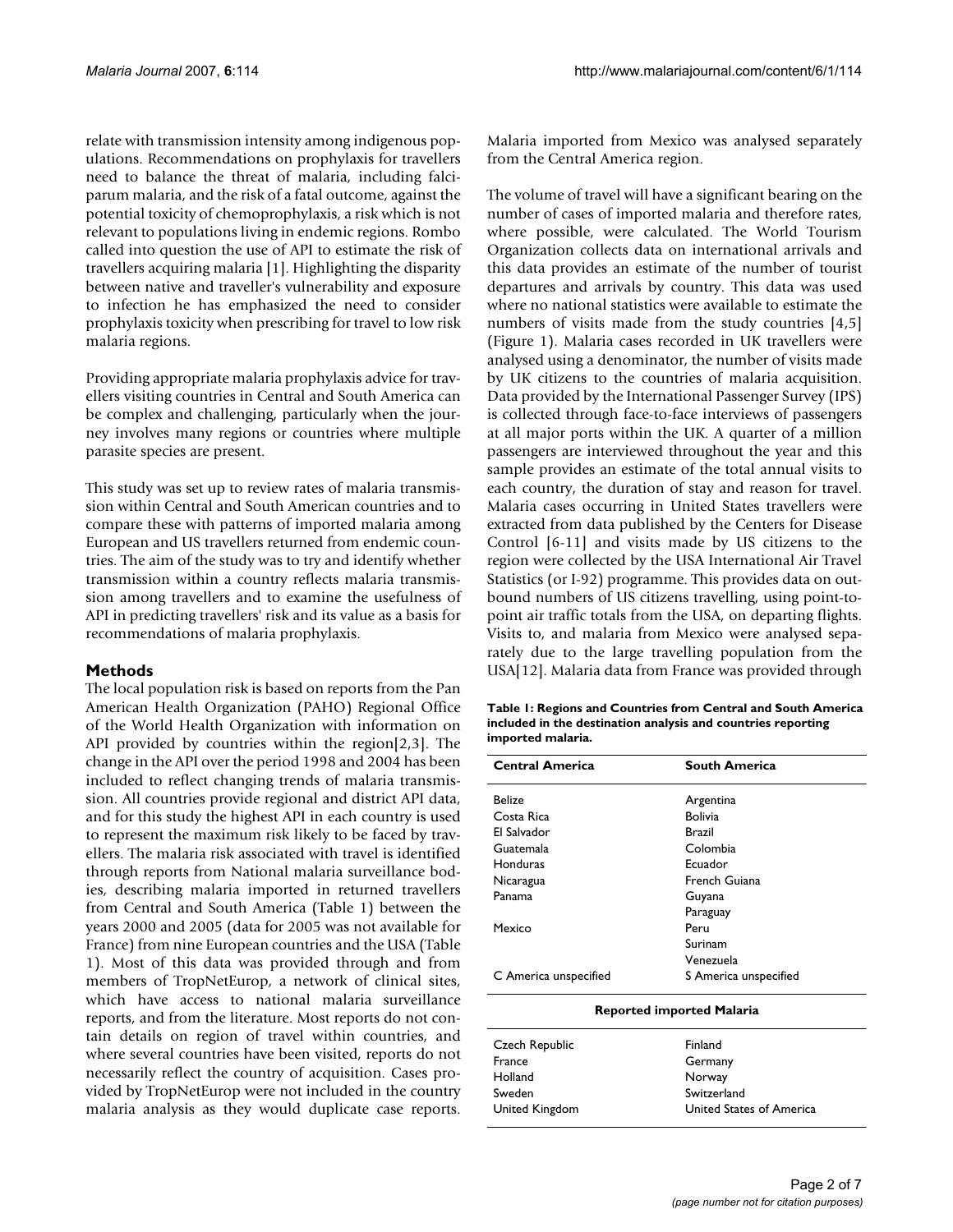a reporting network of 120 selected hospital laboratories covering approximately half of annual estimates of malaria cases to the Malaria National Reference Centre (CNRPalu). French and Dutch denominators were captured using a methodology similar to that of the USA International Air Travel Statistics (I-92) programme, which reflects aircraft coupons capturing passengers departing to specific destinations between 2000 and 2004. The data on denominators were provided by the French Aviation Authority and Statistics Netherlands, but capture methods vary. In the analysis, malaria acquired in Mexico and visits to Mexico were excluded from the Central America groupings.

# **Results**

# *Malaria risk in Central and South America*

Within the region, 21 countries reported malaria transmission [13,3]. An estimated 264 million out of the 867 million inhabitants were at risk of malaria, 11 million of these at high risk [3]. Between 1998 and 2004 in countries popular with travellers, Brazil, Peru, Ecuador and Colombia in South America, and Guatemala and Honduras in Central America, there was a decline in both annual positive slides and API in high risk regions in all but Colombia and Honduras (Table 2), and a decline in the absolute number of cases in all countries except for Peru and Colombia[14]. The most recent API's ranged from 0.07 to 287 in the highest risk regions. Mexico reported low transmission in two provinces only [3].



### Figure 1

Total visits made by international tourists to the study countries adjusted to visits from the reporting countries.

#### *Imported malaria*

Case reports from Central and South America constitute a small proportion of total imported malaria. In the USA, they accounted for 10% of the total imported malaria in 2005, whilst in Europe, in the same year, the proportion ranged from 1.1% in the UK, 2% (2004) in France, 3.4% in Switzerland and 2.4% in the Netherlands. By species, *Plasmodium falciparum* infections ranged between 3% and 17% of all malaria reports annually from Central America and between 17% and 24% of cases acquired in South America. The total number of imported malaria cases reported to surveillance bodies annually for the years 2000 to 2005 inclusive, fell from 395 to 209 cases of which 69% were non falciparum in 2005. The bulk of cases were reported in American travellers, with Guatemala and Honduras being the main sources of infection. Total USA reports fell from 242 to 153 in 2005 of which 84% were non-falciparum, where the species was known. Six countries reported 10 or less imported malaria cases from Central and South America in 2005 (Figure 2).

Guatemala, French Guiana and Honduras provided half (55%) of all imported malaria over the 5 years. French Guiana was an important source of malaria for French travellers and Surinam for Dutch travellers. Surinam is a popular destination for Dutch travellers, (60% of all international arrivals in 2004 were from the Netherlands [15] and it is the source of 60% (37% *P. falciparum*) of all malaria cases in Dutch travellers from Latin America. Eighty nine percent of all malaria in French travellers was acquired in French Guiana, where they make up approximately two thirds of all tourist arrivals. Seventy percent were *Plasmodium vivax* infections and twice as many cases occurred in civil as in military personnel, although a high incidence has been reported in the military [16]. The rate in French residents returned from French Guiana averaged 6.2 per 10,000 visits (*P. falciparum* 1.3/10,000 and *P. vivax* 4.3/10,000). Honduras accounted for the largest source of infection, most were in US travellers (Figure 3) who made up over a quarter (178,285) of all tourists arrivals in 2004. Cases from Honduras, predominantly in US travellers have declined by 20% between 2000 and 2005, despite the API having increased by 36% in indigenous populations (Table 2). The rate in Honduras was the highest for all countries visited by UK travellers (5.6/10,000). There were five countries (Honduras, Nicaragua, Surinam, French Guiana and Guatemala) where the rate of malaria m 1 m 2 m 3 m 4 m 5 mWas $\odot$ 1/1,0,000 visits for UK travellers. Data on the duration of visit was available for visits by UK travellers, a case per years travelling (proxy of exposure) was calculated, based on total nights away, visitors and numbers of cases of malaria. The average duration of visit by UK travellers to the South American continent (2005) was 18 days. Mexico had the lowest risk where one case occurred for very 22,664 years exposed. The risks for Peru, Columbia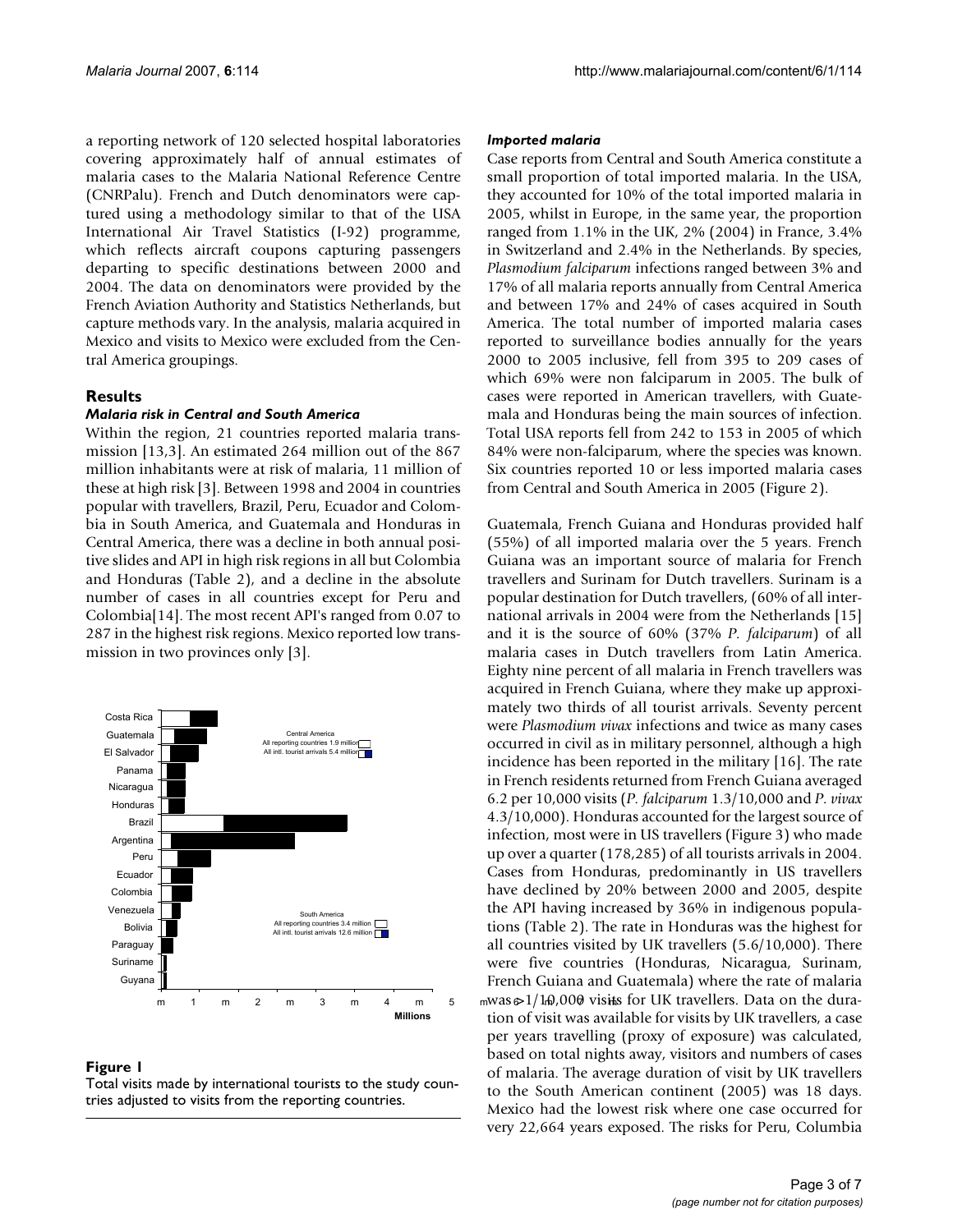|               |                                                                                        | <b>Average API's</b><br>in Moderate<br>and High risk<br>regions |        |                           |                                      | 20048  |         |         |          |
|---------------|----------------------------------------------------------------------------------------|-----------------------------------------------------------------|--------|---------------------------|--------------------------------------|--------|---------|---------|----------|
| Country       | <b>Highest risk</b><br>regions with<br>total<br>provinces/<br>departments <sup>+</sup> | 2004#                                                           | 1998   | % change API<br>1998-2004 | <b>Highest regional API</b><br>2004¥ | P.F.   | P.V.    | Totals  | $P.V.$ % |
| Guatemala     | 4/26                                                                                   | 9.6                                                             | 15.8   | -39%                      | 53.68 (Peten Sur<br>Occidente)       | 1,300  | 28,983  | 30,283  | 96%      |
| Honduras      | 5/9                                                                                    | 12.6                                                            | 9.2    | 36%                       | 26.55 (Islas de la Bahia)            | 283    | 9,033   | 9,316   | 97%      |
| Brazil        | 66/5561                                                                                | 28.0                                                            | 64.0   | -56%                      | 242.05 (Tocantins)                   | 75,685 | 276.021 | 351,706 | 78%      |
| Colombia      | 18/33                                                                                  | 26.2                                                            | 2.1    | 116%                      | 233.92 (Cordoba)                     | 42,633 | 69,272  | 111,905 | 62%      |
| Ecuador       | 12/22                                                                                  | 12.0                                                            | 15.2   | $-21%$                    | 64.43 (Quininde)                     | 5,891  | 22,839  | 28,730  | 79%      |
| French Guiana | 5/5                                                                                    | 147.4                                                           | 216.4  | $-32%$                    | 231.27 (Maripasuola)                 | 1,901  | 752     | 2,653   | 28%      |
| Peru          | 12/34                                                                                  | 11.7                                                            | 21.6   | -46%                      | 112.60 (Tumbes)                      | 14,740 | 74,720  | 89,460  | 84%      |
| Surinam       | 6/10                                                                                   | 287.39                                                          | 263.96 | 9%                        | 686.07 (Upper<br>Saramacca)          | 12,078 | 1,494   | 13,572  | 11%      |
| Mexico        | 2/32                                                                                   | 0.07                                                            | 0.44   | $-84%$                    | $0.30$ (Oaxaca)                      | 49     | 3,357   | 3,406   | 99%      |

**Table 2: Numbers of malaria risk regions in popular tourist destinations, reflecting changing incidence, highest risk regions and species diagnosed during surveillance**

‡Data for Colombia, Ecuador, French Guiana, Suriname, & Honduras is taken from PAHO Malaria programs in the America (based on 2002 data), the remaining data is taken from Malaria programs in the Americas (based on 2004 data).

#Data for Brazil, French Guiana & Surinam is 2003 data

¥Data for Colombia & Suriname is taken from PAHO Malaria programs in the America (based on 2002 data), the remaining data is taken from Malaria programs in the Americas (based on 2004 data).

§Data from 2003

and Brazil were similar, around one case for every 3,000 years exposed, and similar to the risks of UK residents visiting India [17]. Honduras and Guatemala were the highest risk countries with one case for every 103 and 513 years exposed respectively.

Low malaria rates were also noted in UK, French and Dutch visitors to Venezuela, Colombia, Peru and Brazil during 2004. These four countries received a total 2.6 million visitors from the study countries (Figure 1) and had a maximum incidence of malaria of 2.2 (UK travellers to Colombia, 2004) per 10,000 visits.

### **Discussion**

This study was designed to identify whether local transmission of malaria within countries of Latin America reflected the pattern and trends of malaria acquired by travellers from ten developed countries. During 2004, twenty one PAHO countries with active malaria programs examined 6.7 million slides, of which 13% were positive for malaria, three quarters of them were speciated as *P. vivax* infections in an "at risk" population of 262 million [3]. The detailed information collected in Central and South American countries and presented by PAHO [3,2,13] provides evidence of a clear trend of declining transmission across most of the countries, most notably in Brazil, which reported a 56% decrease in the high incidence regions, attributed to malaria control programmes initiated in 2000. The total number of tourists visiting Latin America is not known precisely, but the World Tourism Organization [4] estimates there were 16 million international tourist arrivals to South America, with a 16% increase from 2003. Central America, during 2004, received 5.7 million inbound visitors, a 17% growth in arrivals over the previous year. The main country sources of imported malaria were Honduras, French Guiana, Guatemala, Mexico and Ecuador, from where there were 1,066 imported cases over five years, accounting for 64% of all imported cases from Latin America, 75% were non-falciparum malaria. There are a number of important limitations that need to be understood when reflecting on the findings. Local transmission reported to PAHO may be inconsistent and regions not reporting or not diagnosing cases may be interpreted as no malaria transmission. The imported malaria cases collected nationally use different reporting methods and are of varied quality. The denominators used in the analysis are again of different capture methods. The USA, France and the Netherlands record the number of citizens departing to a destination while in the UK samples of departing passengers are interviewed, capturing destination, duration of travel and reason for travel. The pattern of travel through the regions by western trav-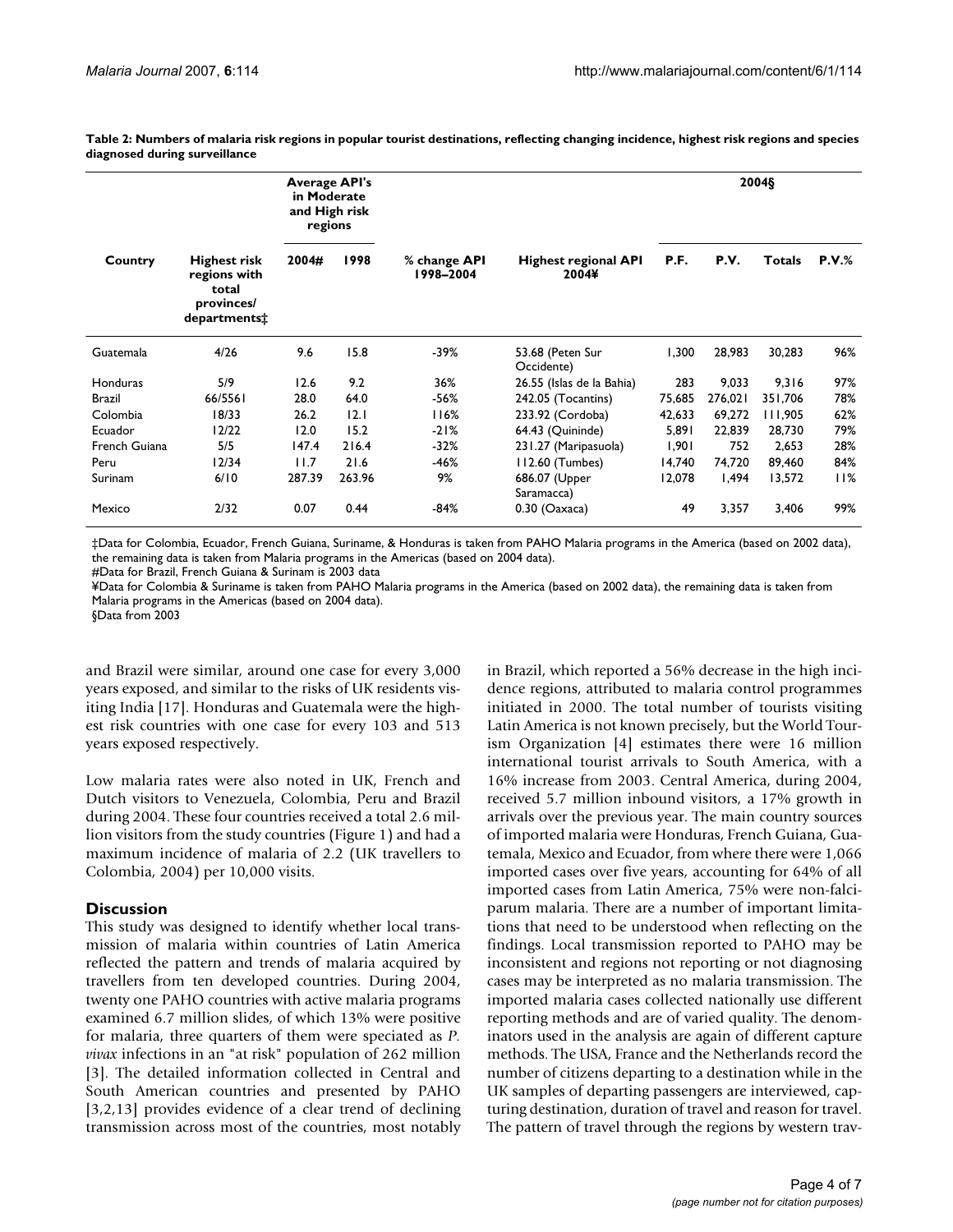



ellers is not recorded in the denominator data or through the malaria case reports, and therefore the proportion visiting high transmission regions are unknown.

Although a number of regions within Peru and Brazil have an API above 50/1000 cases/year the actual numbers of malaria cases in returning travellers is low, a total of 145 cases over five years, and in 2005, there were only 30 cases



#### Figure 3

Total imported malaria from 9 countries stratified by US and Non US reporting countries 2000–2005.

of which three were *P. falciparum*. Asymptomatic carriage in natives living in the Peruvian Amazon near Iquitos is estimated to be less than 10% and the entomological inoculation rate for the Amazonas region reported as 10– 20 annually [18]. The small numbers of travel associated cases from Peru are unlikely to be a result of widespread use of chemoprophylaxis. Currie and colleagues [19] examined prophylaxis use in tourists departing Lima, Peru. Of the 1226 travellers interviewed, 43% were from the USA. Nearly three quarters had visited only Peru and 54% had visited a malarious region (as defined by CDC). Of these around half had taken regular chemoprophylaxis (42% atovaquone/proguanil). During that year (2003) there were 10 (six *P vivax*) imported malaria cases from Peru. The highest numbers of imported malaria cases, over the 5-year study period, were of *P. vivax* from Honduras, Guatemala, Ecuador and French Guiana. Despite an increase in local transmission in Honduras, total travel associated cases declined by 20% suggesting that there is no correlation between the two trends. The rates in US and UK travellers to the whole region (excluding Mexico) reveal a similar incidence of 0.3 and 0.8 per 10,000 visits despite an increasing volume of travel over the study (237,526 UK and 4.5 million US travellers in 2005).

Mexico had an estimated 20 million visits by US citizens in 2004. Visits to malaria endemic regions of Mexico are unknown, but are likely to be small. There was a fall in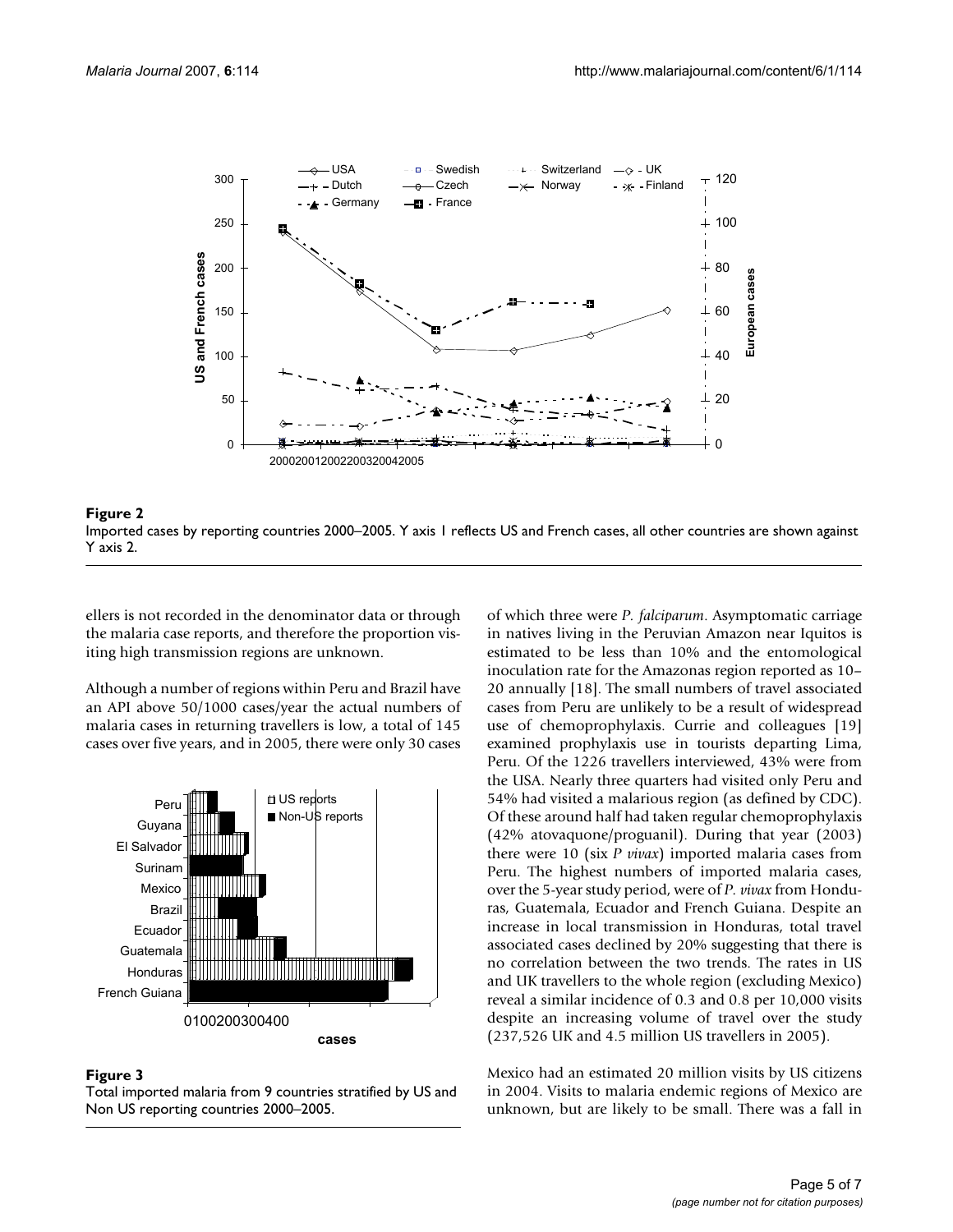imported malaria to the U.S. from Mexico, from 30 case reports in 2000 to 14 in 2005.

Current chemoprophylaxis policies recommend prophylaxis for high risk regions [20-22], but many of these regions (as shown in Table 2 have a declining risk for indigenous populations). The inconsistency between focal high transmission areas in countries popular with western travellers and small numbers of travel associated malaria is worth exploring. Significant numbers of travellers may not be using prophylaxis during their travel and the departure lounge suggests approximately 50% of visitors will be using chemoprophylaxis. Other countries visited by significant numbers of tourists as reported by WTO in 2005 – Peru, (1.5 million) Brazil (5.4 million), Guatemala (1.3 million) had small numbers of cases and low rates of malaria. Although these countries have areas of high transmission, the major parts of these countries have no malaria transmission. It would appear that most visitors to these countries are at low or no risk of acquiring infection, whatever their journey and destination within the country.

Protection against *P. vivax*, disease despite using the most widely available regimens is marginal [23-25], as only the primary attack [23] is aborted. Most clinical episodes develop some months after infection when travellers have returned home and are unlikely to be missed through routine reporting systems. Severe adverse events leading to stopping medication during chemoprophylactic drug use were reported in 3–8% of users whilst mild to moderate adverse events were reported by 32%–45% of users [26]. In the 423,416 visitors from reporting countries to Peru in 2003 [4] approximately 25% (105,000 or 50% of those visiting a malarious region) visitors were using chemoprophylaxis as identified by the airport departure lounge study [19]. During that year, 10 (two *P. falciparum*) cases of malaria were reported in nine study countries after visiting Peru. Using the minimal proportion of users encountering adverse events from the popular prophylaxis regimens [26] an estimated 34,000 travellers would have suffered an adverse event related to chemoprophylaxis use. The risk of adverse events for visitors to Peru and other regions are likely to be significantly higher than avoided infections particularly of benign *P. vivax* malaria under current policy recommendations. Unless chemoprophylaxis prescribing is significantly reduced, current recommendations are likely to be causing more harm than benefit.

### *Policy change*

Despite its limitations, this study suggests that the risk of adverse events from chemoprophylaxis is likely to be significantly higher than the risk of acquiring malaria in the most popular tourist destinations in Central and South America. Although current national and international policy focuses on chemoprophylaxis for focal, highly endemic malaria transmission regions in countries which have overall low API's, this strategy appears to provide limited benefit as travellers appear to have a low malaria attack rate and will acquire *P. vivax* rather than *P. falciparum* infection. The benefit of chemoprophylaxis in preventing the former is unclear. An alternate strategy adopted by a number of European countries, for example Switzerland [27], is to provide travellers with emergency standby treatment in case of malaria symptoms during travel. This has the benefit of dealing with a life threatening attack of falciparum malaria, but avoiding adverse events associated with excessive chemoprophylaxis. It has the disadvantage of cost, as all travellers will have to purchase therapy. Two of the highest risk countries reported by PAHO – French Guiana, and Surinam, correlated to countries where visitors were at high risk of malaria and chemoprophylaxis would be appropriate for travel to risk areas in these countries. There appears to be no clear benefit and significant potential for toxicity in recommending chemoprophylaxis for visitors to Mexico, where the highest API is less than 0.07 for local residents and 20 imported cases annually. Despite the low or falling risk of malaria, the continued use of bite prevention measures remains important as these are effective, safe and have the added benefit of reducing other vector borne diseases.

# **Authors' contributions**

RHB and BC designed the study, collated the data and prepared the first draft.

JB, OB, UH, CH, TJ, FL, NM, BM, HS AND LV obtained and analysed national data. All authors contributed to the interpretation of the data and agreed the final draft.

### **Data sources**

USA denominator data: In flight survey ITA Office of Travel & Tourism Industries.

UK cases: Malaria Reference Laboratory, Health Protection Agency UK (Peter Chiodini).

UK denominator data: IPS Office for National Statistics.

France: Centre National de Référence du Paludisme.

TropNetEurop<http://www.tropnet.net>

Finland: National Public Health Institute, Finland.

Jorge Atouguia, Instituto de Higiene e Medicina Tropical, Lisboa.